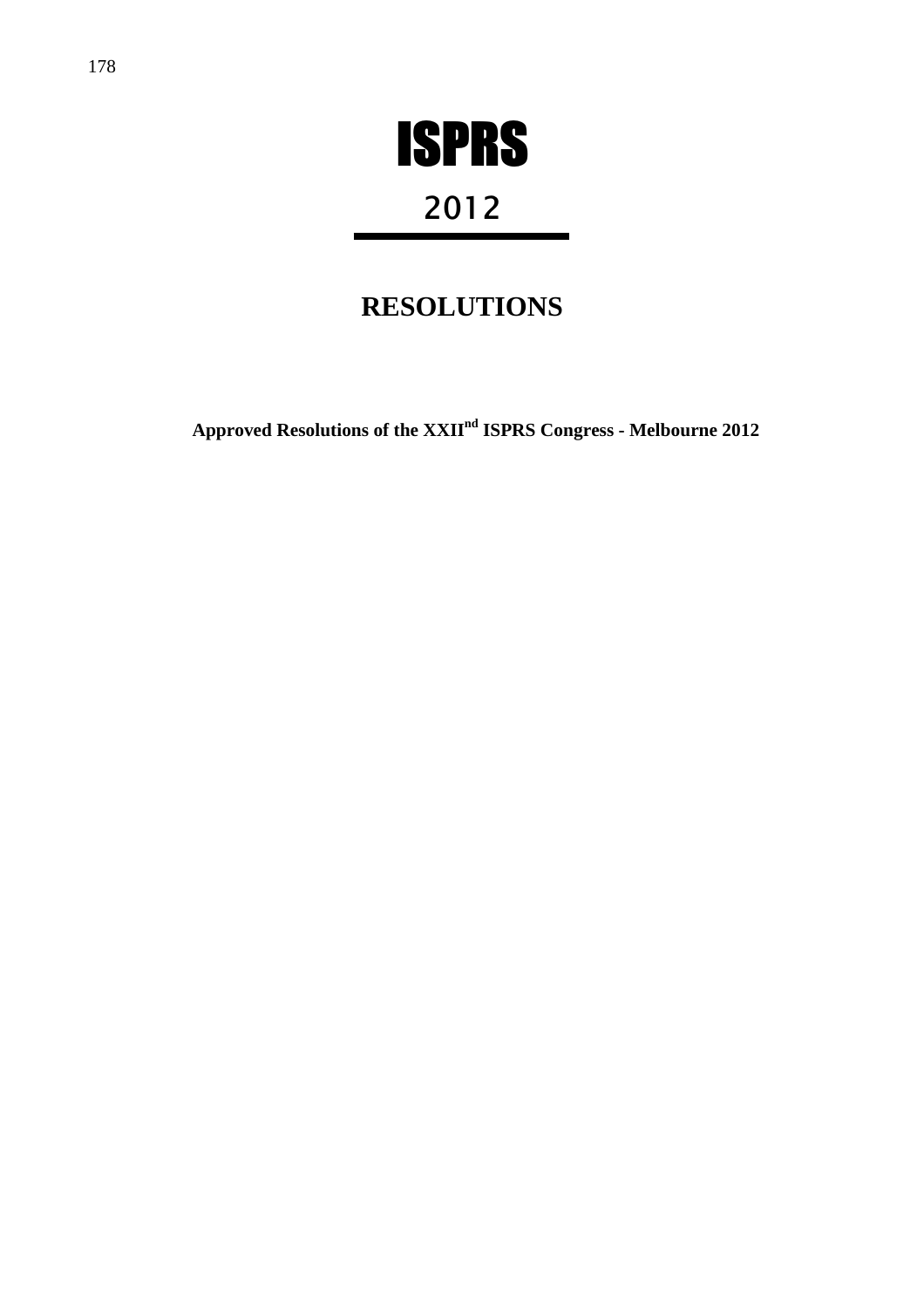## **APPROVED RESOLUTIONS OF THE XXIInd ISPRS CONGRESS MELBOURNE 2012**

#### **General Resolutions**

#### **Resolution 0.1 Appreciation to Australian SSSI and the organisers of the Congress**

*The Congress commends:* 

The Australian SSSI, its president Gary Maguire, the Congress Director Cliff Ogleby, the Technical Programme Director, Mark Shortis, the Local Organising Committee and the Congress PCO, ICMS Pty Ltd. for their excellent work which has resulted in a very successful Congress.

#### **Resolution 0.2 ISPRS approach to capacity building**

*The Congress* 

*Noting:* 

- the many international organisations in the geospatial community which are involved in capacity building (CB);
- the importance of GEO, CEOSS and GGIM in capacity building;
- the need to avoid duplication of effort in times of economic austerity.

*Recognising:* 

- that technological and scientific progress in the domain of earth observation and geoinformation provision is very fast;
- that the application domains of this technology are continuously increasing and becoming more complex;
- the absolute necessity for collaboration and efficient use of resources;
- the need for coordinated action within ISPRS to make use of the expertise within Technical Commissions and to liaise with the international network of which ISPRS is part.

#### *Recommends:*

- that all capacity building (CB) activities be coordinated by Council;
- that a member of Council be appointed as CB coordinator to work with all Technical Commissions and with the Regional Representatives to ensure a coherent ISPRS programme of capacity building;
- that an item be included in the ISPRS budget to allow the CB coordinator to meet with other international bodies and to provide seed funding for capacity building projects;
- that ISPRS and her sister societies stimulate their professional and academic participants to make their expertise available for knowledge transfer and exchange in this context;
- that ISPRS stimulates her Technical Commissions to develop structured approaches for the dissemination of new knowledge in the context of lifelong learning and capacity development;2
- that Technical Commission VI should be responsible for dissemination of knowledge and should be an action-oriented agent of ISPRS and

that the President of TC VI should work closely with the CB coordinator to implement ISPRS capacity-building programmes.

#### **Resolution 0.3 Importance of scientific publishing in high-ranked journals**

*The Congress* 

*Noting:* 

- that the competition for research funding between disciplines is tougher than ever;
- that the qualifications of experts are found from databases such ISI Web of Knowledge and Scopus, and using indexes such as H-index;
- that the work done in the field of ISPRS is not properly indexed on lists such asISI.

*Recognising:* 

- that the disciplines of ISPRS are competing with other disciplines for space in universities, and that the scientific merits and indicators found in databases such as those mentioned above play an important role in decisionmaking;

the possibilities of open-access publishing.

*Recommends:* 

- that ISPRS facilitates more possibilities for scientific publishing in high-ranked journals (listed in ISI Web and Scopus);
- that ISPRS activates open access publishing possibilities in cooperation with the professionals in the open-access publishing field;
- that conferences organised by ISPRS should cooperate in special issues of high-ranked journals.

#### **Resolution 0.4 Cooperation with other organisations and groups in the spatial information science domain**

*The Congress* 

*Noting:* 

- the variety of organisations and groups dealing with spatial information science (IGU, ICA, GIScience, AGILE, etc.);
- the increasing number of workshops, symposia and conferences in this discipline.

*Recognising:* 

- the determination of ISPRS to further strengthen its position in the spatial information science domain;
- the importance for spatial information science of image data, as well as quick data capture and data update by a variety of distributed sensors;
- the need to transfer contributions and strengths of ISPRS research in this domain to other organisations.

*Recommends:* 

- that cooperation with other organisations be further strengthened in order to identify key research issues;
- the organisation of joint workshops and symposia with other organisations (IGU, ICA and others);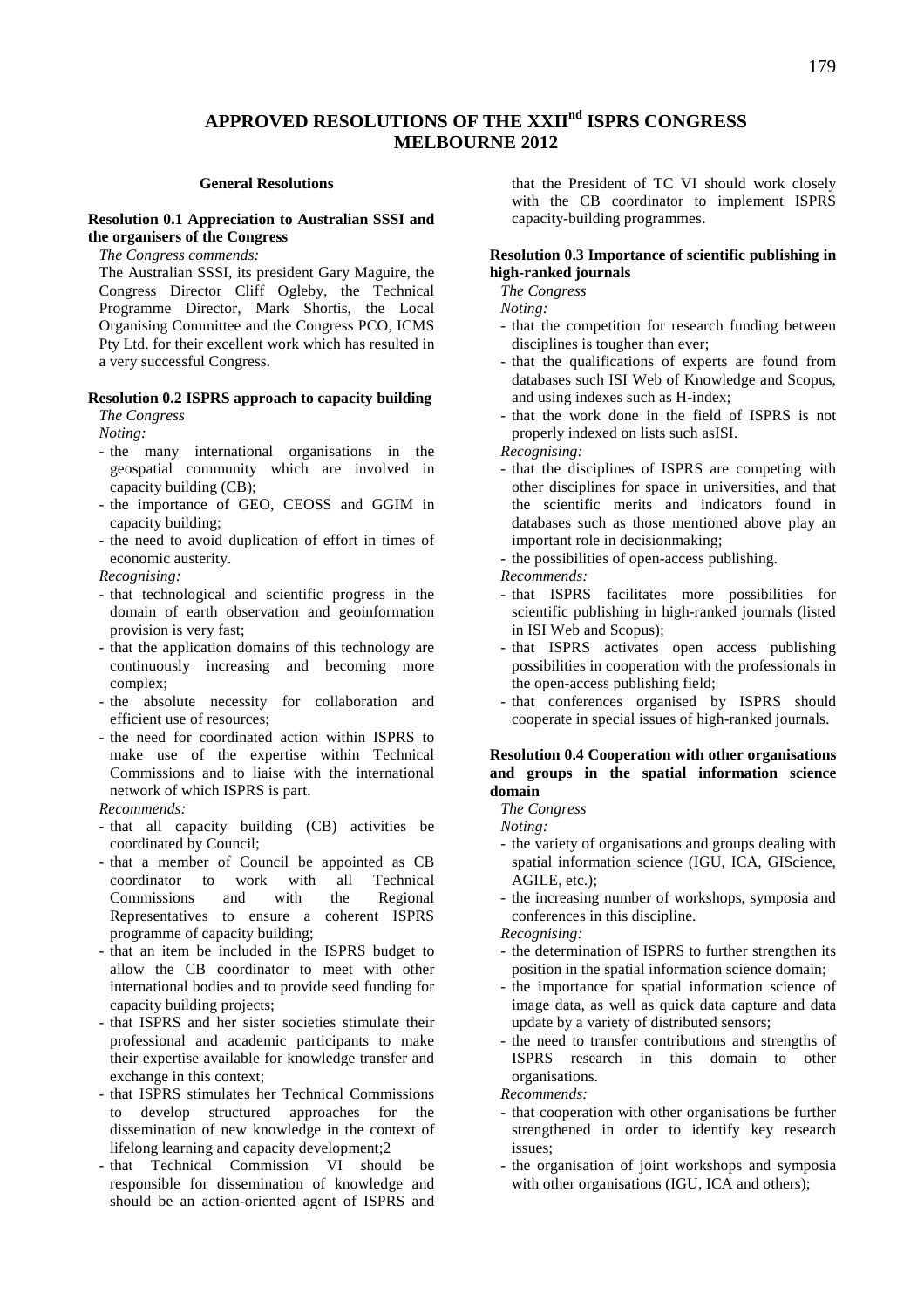- increasing the attractiveness of ISPRS events through reviewed publications and highly interactive workshops.

#### **Technical Resolutions**

#### **Resolution I.1 New paradigm for quality assurance and quality control of modern mapping systems The Congress**

*Noting:* 

- that there is significant improvement in direct georeferencing technology, which is allowing for substantial reduction of the control requirements for photogrammetric and lidarmapping;
- that miniaturisation of modern mapping systems such as cameras and laser scanners is becoming the norm for cost-effective mapping;
- that the employment of multi-unit mapping systems (multi-camera or multi-scanner systems) allows for larger coverage of mapped areas using fewer paths;
- that the end user is interested in the original data acquired by the system as well as derived products from such data.

*Recognising:* 

- that achieving the potential accuracy from these multi-unit mapping systems is contingent on accurate sensor modelling and calibration and estimation of the system parameters while considering various deviations from the assumed acquisition geometry;
- that maintaining the economic gains from newly available mapping systems requires the development of cost-effective in-situ calibration procedures;
- that the increasing volume and varying format of collected data pose additional challenges in verifying the quality of data products delivered to the end user and even more challenges in the quality control of the delivered data products.

*Recommends:* 

- investigation of established sensor modelling procedures to see if they are the best approach to handle multi-unit mapping systems (for example the concept of the exterior orientation parameters of the individual images might not be appropriate for dealing with imagery captured by multi-camera systems);
- development of better procedures for in-situ calibration of multi-unit mapping systems while increasing the flexibility of the data collection and control configuration;
- development of standardised procedures for investigating the stability of the estimated parameters while considering the needs of the end user (for example statistical testing of temporal calibration parameters might not be the best approach for system stability analysis);
- linking the quality control and quality assurance activities by considering hybrid approaches that can be used for verifying the quality of the delivered data while offering the possibility of improving the system calibration in case of identified problems;

- extending the quality control process to include the outcome of the data processing activities.

#### **Resolution I.2 Digital surface and terrain models from spaceborne data**

#### *The Congress*

*Noting:* 

- the continuing increase in high resolution stereoscopic data acquisition capabilities from space;
- the increasing use of SAR and interferometric SAR for DEM generation;
- the need for accurate and detailed DEMs, also covering many areas with no availability of high resolution DEM and for applications where a higher DEM repetition rate is necessary;
- the simultaneous availability of multispectral information for improved stereo data evaluation.

*Recognising:* 

- the need for the development of robust techniques for DSM and DTM generation using spaceborne data with different viewing angles and resolutions;
- the potential of satellite-borne high-resolution optical stereo and multispectral data to derive city models.

*Recommends:* 

- the investigation and comparison of DEM generation methodologies (both DSM and DTM) based on high-resolution stereo sensors and SAR interferometry;
- the development of validation and quality measures for DEM data from space;
- the continuation and intensification of work to combine and correct datasets such as ASTER and SRTM using the Geoscience Laser Altimeter System (GLAS) or other high-order elevation data in order to produce global, high-quality DSMs;
- the collaboration with other Technical Commissions on the applicability to city modelling and more frequent coverage for 3D change detection and other applications.

### **Resolution I.3 Integrated systems for sensor georeferencing (orientation) and navigation**

*The Congress Noting:* 

- the rapid expansion of new multi-sensor platforms devoted to mobile mapping and operating from the ground, water or air (operation from the latter may be achieved in autonomous mode),
- while the procedures for fusing sensor observations inherited from the past engage models and/or
- estimation methods that are less appropriate to the new hardware and do not fully exploit the observation redundancy in terms of detection and elimination of systematic errors (in navigation as well as in optical sensor data);
- the foreseen extension of GNSS with the GLONASS update and the upcoming deployment of Galileo, but the relative "fragility" of all GNSS signals to electromagnetic interference and the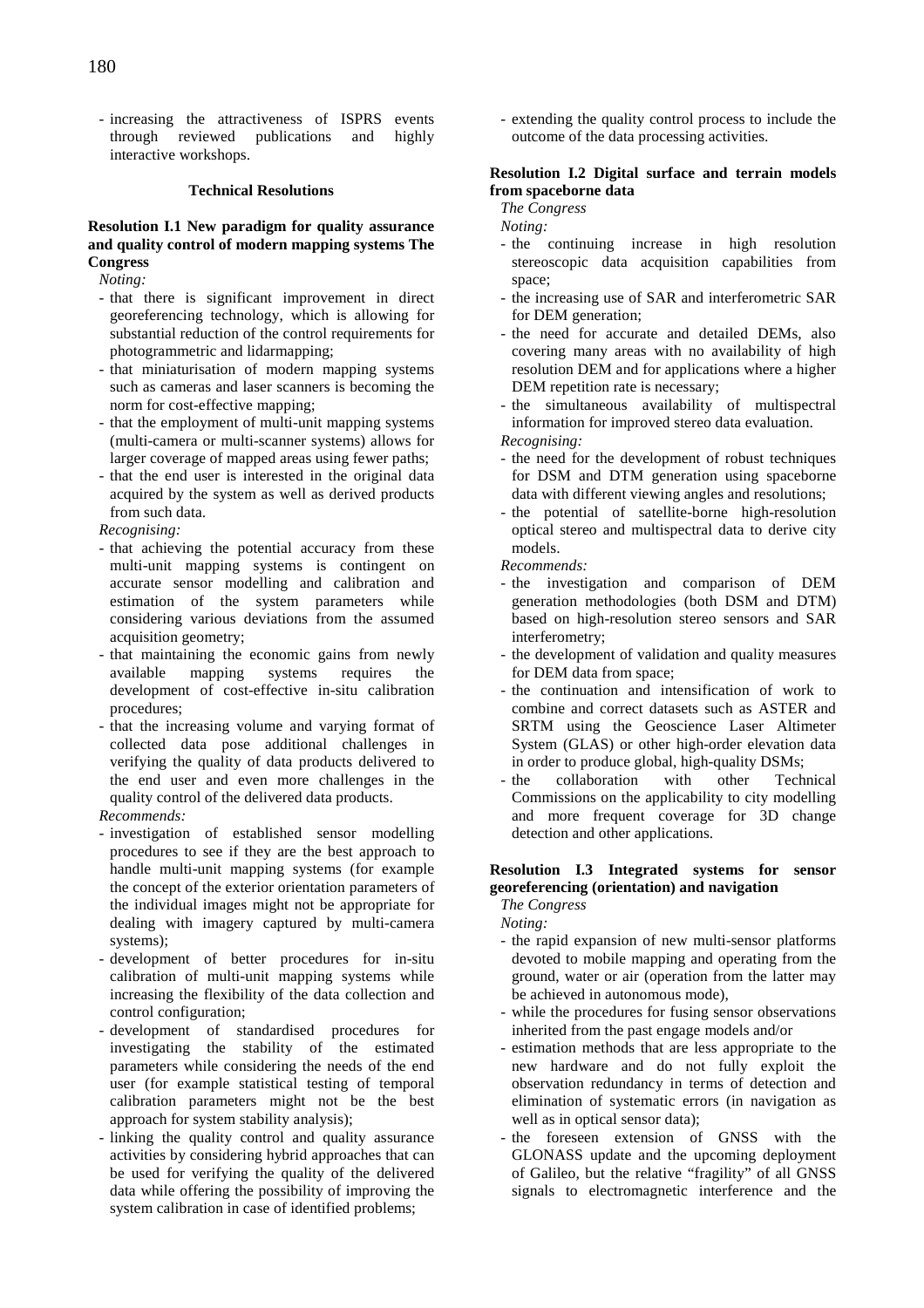dependency of direct georeferencing and navigation performance on its availability;

- the evolution of inertial technology that will gradually lead to the replacement of the larger, costly, yet more precise and reliable tactical-grade instruments with smaller, less expensive Micro Electro Mechanical Systems (MEMS) inertial measurement units (IMUs) of lower quality but with the possibility of redundant configurations;
- the absence of standards and regulation in the rapidly expanding market for mobile mapping from autonomous platforms that would reflect the real robustness and reliability of unmanned aerial vehicle (UAV)systems;
- the limitations of currently available models for inertial sensors and IMUs in the context of the high precision, accuracy and reliability requirements of photogrammetry, vision-based and vision-aided navigation.
- *Recognising:*
- the need for development of new sensor fusion procedures that reach beyond the separate or
- cascaded adjustment of navigation and sensor data;
- the necessity of developing new algorithms for navigation, guidance and control of UAVs with mapping payload for increased performance, robustness and autonomy in the absence of GNSS signals;
- the need to develop new models for sensor and systems of lower quality employed in mobile mapping and direct georeferencing (e.g. low-cost cameras, MEMS IMUs, etc.);
- the need to establish new approaches when determining or certifying new platforms for unmanned mapping operations;
- the need to develop integrity concepts and measures for vision-based and vision-aided indoor and outdoor navigation systems.

#### *Recommends:*

- initiation of, and support for, the development of new models and estimation procedures that integrate optical sensors and navigation data at measurement level and their optimisation for both real-time and post-processing;
- the integration of the concept of geodetic-like robustness and reliability in the design of new unmanned mapping platforms while increasing their autonomy and integrity in the absence or perturbation of GNSS positioning;
- investigation and establishment of links between vision-based and vision-aided navigation and navigation integrity;
- the enhancement of the modelling and estimation<br>procedures for redundant MEMS IMU procedures for redundant MEMS IMU<br>configurations in the service of direct configurationsin the service of direct georeferencing and sensor orientation;
- the investigation of the potential of using swarms of UAVs for better estimation of the navigation parameters through collaborative navigation solutions;
- collaboration with other international organisations on unifying standardisation of measures related to

mapping quality from mobile platforms and proposing new concepts for estimating the reliability of new unmanned mapping systems.

#### **Resolution II.1 Multi-dimensional, multi-thematic and multi-resolution spatial information for spatial decision-support systems**

*The Congress Noting:* 

- the increasing availability of spatial data at different temporal, thematic and geometric
- resolutions;
- that many urgent issues facing mankind require detailed spatial data;
- the development of geosensor network technology allowing distributed sensors to measure and locally communicate geospatial information;
- the availability of moving-point datasets representing spatial phenomena or spatio-temporal behaviour.

*Recognising:* 

- the critical role of explicit semantics and ontologies of geospatial data;
- the potential of such data for decision support;
- the need for data integration in order to exploit the richness of the individual datasets;
- the need to identify appropriate spatial information for dedicated applications via the Internet.

*Recommends:* 

- the development of methods and tools for the mining of multi-resolution spatio-temporal data, and its semantic, geometric and topological integration and analysis;
- the development of methods and algorithms for moving-point data representation, storage, analysis and visualisation;
- the establishment and development of techniques for integration of intelligent sensor data;
- the development of efficient representation and storage methods for multi-dimensional and multitemporal data;
- the establishment of benchmarks and sample datasets for testing proposed solutions in spatial data handling and for quality control.

#### **Resolution II.2 Pervasive geocomputing and services**

*The Congress* 

*Noting:* 

- the newly emerging cloud computing technology;
- the general trends towards miniaturisation, and towards ubiquitous and wearable computing; - new applications of spatial data and geocomputing, e.g. in traffic and personal navigation;
- the fast emergence of Web 2.0;
- the paramount role of the Internet and locationbased services, and of 'virtual globes' in society. *Recognising:*
- the increasing potential of the World Wide Web for dissemination of spatial information;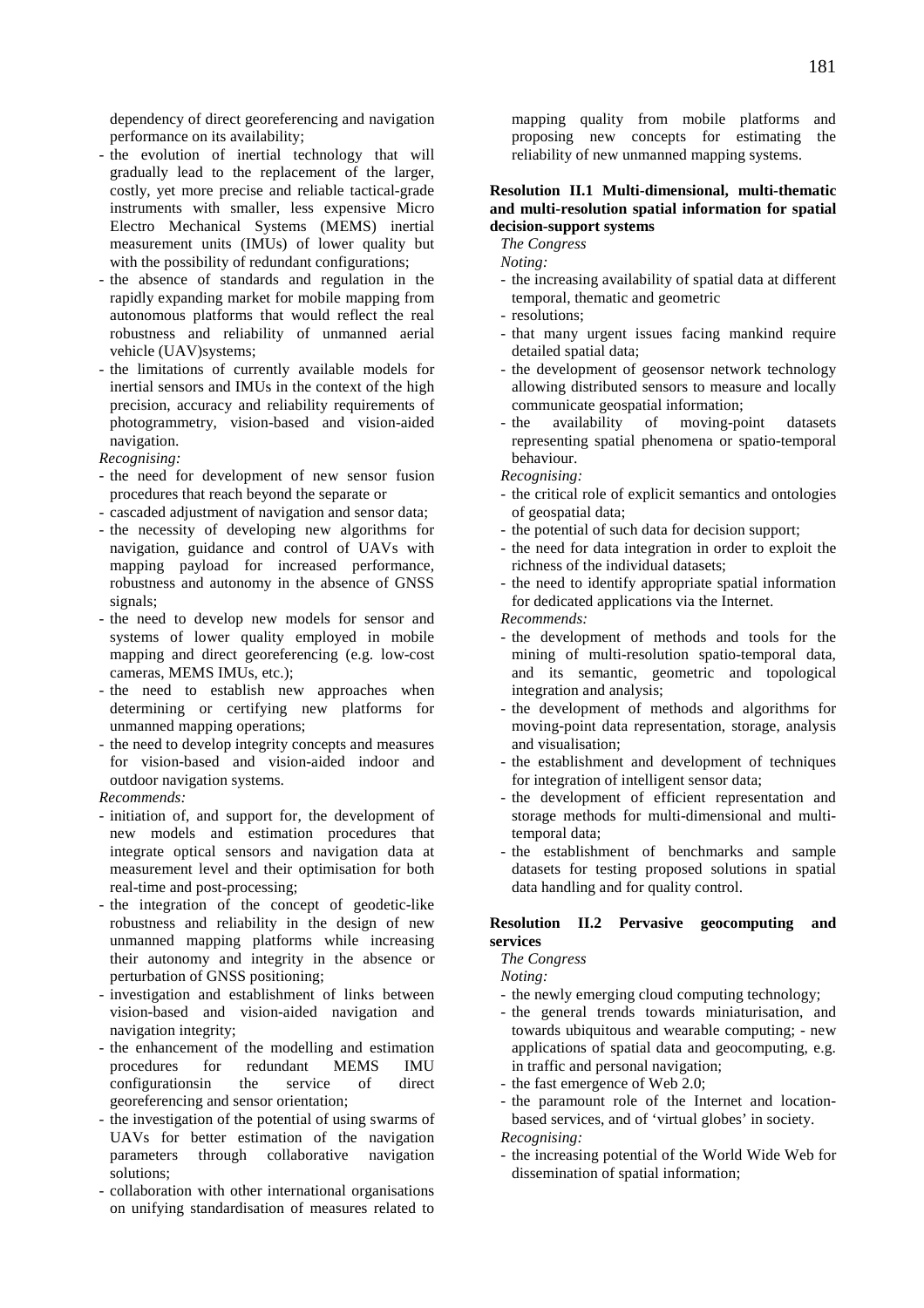- that 'virtual globes' offer a more intuitive view of spatial phenomena for a wider audience than conventional maps;
- the challenges of efficient storage and processing of vast amounts of spatial data.

*Recommends:* 

- the development of cloud computing for geospatial modelling and simulation;
- the encouragement of research in pervasive geocomputing;
- the development of geospatial data processing techniques using distributed services and other advanced developments in general purpose computing;
- the development of Web and mobile search engines for spatio-temporal data.

#### **Resolution II.3 Uncertainty modelling and quality control for spatial data and analyses**

*The Congress* 

*Noting:* 

- the trend of demand for ever higher quality of spatial data from GIS users;
- the existence of errors in spatial data and uncertainties in spatial analyses and modelling;
- the potential of new solutions for error modelling and uncertainty analyses for spatial data.

*Recognising:* 

- the importance of high quality spatial data for spatial decision making;
- the challenges of effective modelling uncertainties in complex spatial data;
- the importance of recognition of quality problems in spatial data by general GIS users, especially those using Internet GIS whose data quality is not ensured.

*Recommends:* 

- investigation of new mathematical theories for uncertainty modelling of spatial data and analyses;
- the development of effective methods of uncertainty modelling for multi-resolution and multi-temporal spatial data;
- the encouragement of research on spatial data quality control including the implications of crowd sourcing;
- the implementation of advanced methods of spatial data quality checking and control on commercial GIS software, towards possible inclusion in national and international data quality standards.

#### **Resolution II.4 Geovisualisation of multidimensional data**

*The Congress* 

*Noting:* 

- an increasing demand by the general public for visualisation of spatial data;
- the wide availability of mobile and Web-based visualisation products;
- the availability of huge, complex, multidimensional geospatial datasets, and the development of new visualisation devices such as globe displays, smart paper and touch tables.

#### *Recognising:*

- that the integrated visualisation of multidimensional data offers major challenges;
- that visualisation plays an important role in all ISPRS disciplines;
- the need for collaborative visualisation using a variety of devices.

*Recommends:* 

- research into novel visualisation technologies for spatial data;
- the development of strategies and methods for collaborative geovisualisation of dynamic phenomena in cooperation with TC IV;
- the development of advanced methods for visualisation of, visual analytics for, and interaction with, multi-dimensional heterogeneous data, complementing the work of TC IV.

#### **Resolution III.1 Building enhanced links between the communities of photogrammetry, remote sensing, computer science and robotics**

*The Congress* 

*Noting:* 

- that photogrammetric concepts and tools are being developed and redeveloped in the robotics field especially for the localisation of robots;
- that maps are used more and more for the analysis of the surroundings of robots and the planning of trajectories;
- that remote sensing imagery and data, and their processing, are taking a larger place in the computer graphics community.

*Recognising:* 

- that past resolutions on the convergence between photogrammetry and computer vision techniques have had positive effects on our disciplines;
- that tools to visualise, edit, interact and manage updates with huge 3D models and/or point clouds are being successfully developed in the computer graphics community;
- that interesting work is being carried out in the field known as photometric computer vision or photometric computer graphics, for radiometric and shadow correction to increase readability and seamlessness of images.

*Recommends* 

- that the positive work in bringing the photogrammetric and computer vision communities together should be continued;
- bringing together our community with the robotics and computer graphics community
- the co-organisation of workshops with these different communities;
- research on the generation of maps for autonomous navigation;
- the development of hybrid models for image correction, unlighting and relighting.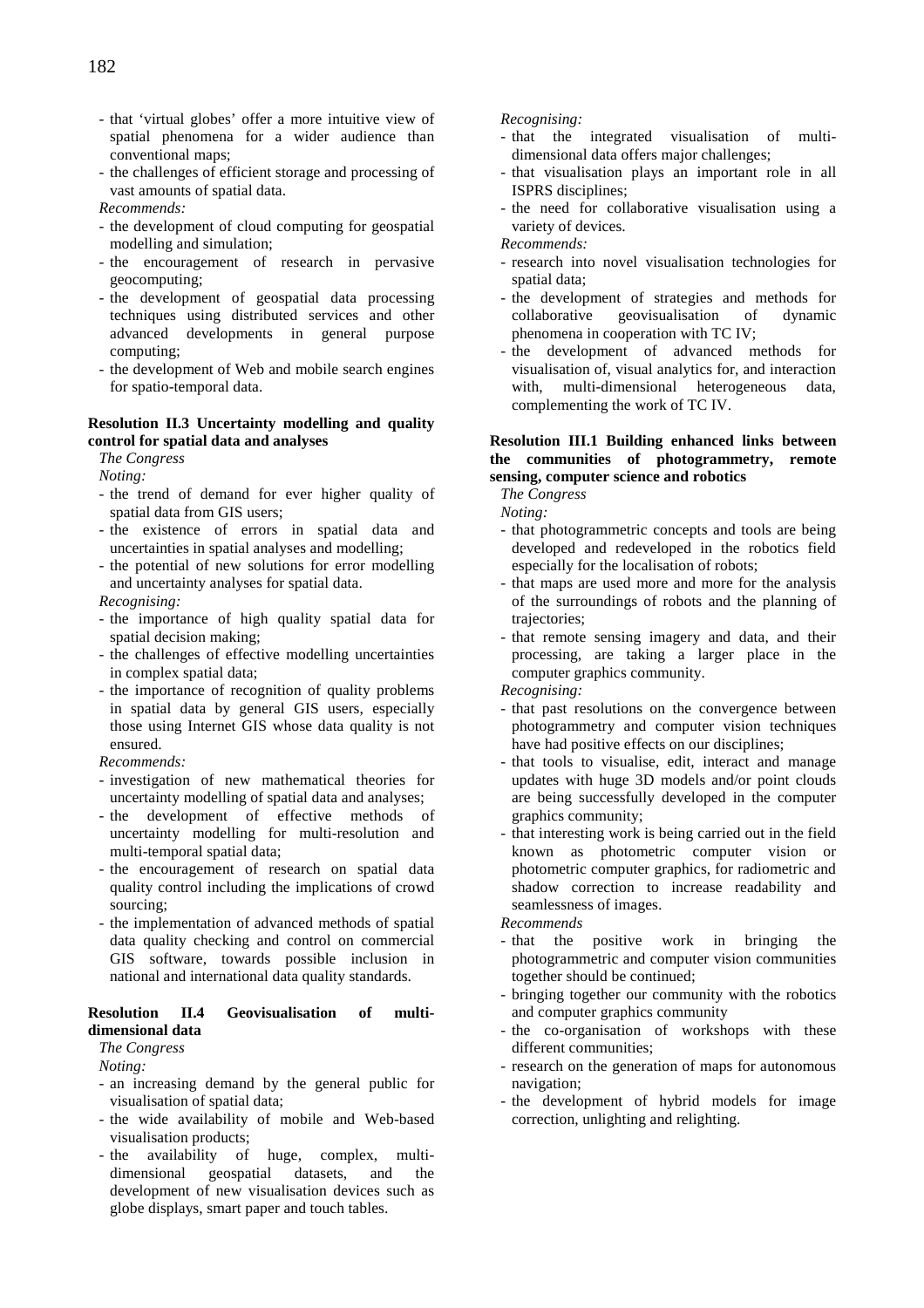#### **Resolution III.2 Developing models and scaling processing methods to manage "big data" collections**

*The Congress* 

*Noting:* 

- that some datasets (known as "big data") are becoming so large and complex that they become awkward to work with using on-hand database management tools;
- that the volumes of data acquired by mobile mapping systems is increasing significantly;
- that image-based sensor networks (e.g. CCTV camera networks) needing real-time processing are also developing fast.

*Recognising:* 

- that many applications in our field require quickresponse mapping or would require real-time or near real-time processing;
- that having large collections of data allows the use of better statistical models for applications such as object detection, object reconstruction or data mining.

Recommends:

- the development of models and methods for scaling the analysis and object extraction with GPU, multi-CPU or hybrid architectures;
- the development of new models and processing techniques for applications such as data mining or image retrieval that may benefit from the availability of large datasets.

#### **Resolution III.3 Data fusion for object extraction and scene analysis**

*The Congress* 

*Noting:*

- that many mapping systems are equipped with ranging, imaging and positioning sensors;
- that polarimetric and multi-frequency SAR is becoming increasingly used.

*Recognising:* 

- that processing in a sufficiently short time to avoid congesting production lines is a major constraint;
- that the processing of each source of imagery on its own is not optimal;
- that positioning information is important for aligning the data acquired by ranging and imaging sensors.
- *Recommends:*
- the development of methods and algorithms mixing data from imaging, ranging and positioning systems for object extraction and scene analysis.

#### **Resolution IV.1 Data acquisition, update and automation for creating and maintaining interoperable geospatial databases**

*The Congress* 

*Noting:* 

- the increasing role of interoperable distributed geospatial databases created and maintained by different nations, regions, cities, agencies and the private sector;

- the increased awareness of standards in data models and database technology to support weband loudbased parallel processing and query;
- the acquisition of an increasing amount of highresolution digital images and high-accuracy point clouds from many diverse platforms, but in particular from unmanned aerial vehicles (UAVs), and in geosensor networks collecting and analysing spatial data in a collaborative way;
- the increased availability of data gathered through crowd sourcing, social media and other means of participative data acquisition;
- the increased availability of high-performance software and hardware for data acquisition and processing, including image and vector data and ancillary information.

*Recognising:* 

- the lack, in many cases, of the necessary up-to-date and properly integrated data for time-critical applications;
- the relatively slow progress in developing interoperable, multi-scale, multi-dimensional data models and databases serving the needs of the geospatial community;
- the need to further understand geosensors and geosensor networks to fully exploit their potential in developing proactive geospatial systems and applications;
- the difficulties in assessing the impact of current research tools for many users responsible for geospatial data acquisition and update and database maintenance;
- the lack of established procedures for integration and common use of authoritative and participative data.

*Recommends:* 

- the promotion of the use of new sensors, platforms and geosensor networks for the fast acquisition and update of geospatial data;
- the intensification of development and experimental usage of multi-scale, interoperable geospatial and spatio-temporal 2D and 3D databases in activities such as pilot studies and benchmarking atthe local, regional, national and global level;
- - the organisation of comparative tests of the results available in the scientific literature in order to assess and improve existing tools for semiautomatic and automatic data acquisition and update from images and ancillary data with a special emphasis on open-source solutions;
- the intensification of development of methods and good practice examples for database maintenance and quality control including fast access, indexing, query and search mechanisms.

#### **Resolution IV.2 Geospatial infrastructures and web/cloud-based services for managing, displaying, disseminating and exploring multi-sensor data**

*The Congress Noting:* 

- the increased access to terabytes of geospatial information over cyber infrastructure has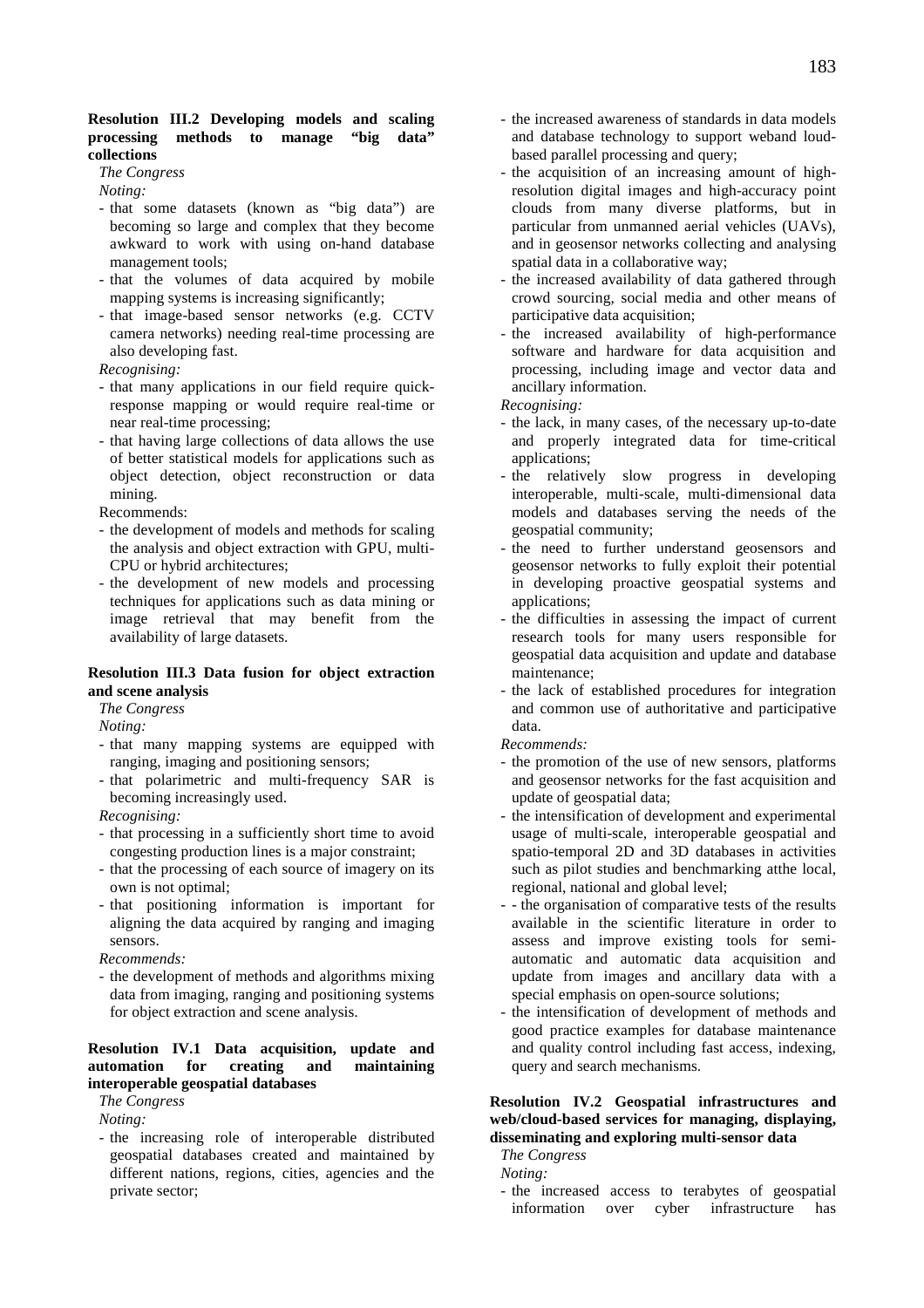continuously changed the way people work, live and play, but a lack of sufficient processing power remains;

- mapping services having emerged as the new way to allow a multitude of users to post, consume, compare and analyse data collaboratively;
- the trend of providing automatic, analytical, shared and open source web/cloud services, using the web/cloud as the managing, processing and computing platforms for geospatial information;
- the trend towards miniaturisation, and ubiquitous and wearable computing;
- the increasing demand-driven availability of webbased visualisation tools and of new visualisation devices;
- the increased interest in real-time monitoring of dynamic phenomena and moving objects;
- advances in cyber-infrastructure network and communicating technologies, especially the more recent cloud computing technologies.
- Recognising:
- the potential for accessing massively scaled computing infrastructure and new web/cloud services for online processing of static and dynamic geospatial and spatio-temporal information and data-intensive problems;
- the value of "virtual globes" for processing and dissemination of geospatial data, processes and phenomena;
- the integrated multi-user collaborative visualisation of multi-dimensional data offering major challenges in research and development;
- international activities for standardisation of service, system architectures and geospatial information, processes and workflows such as those from ISO and from OGC.

#### *Recommends:*

- research into novel online multi-dimensional visualisation technologies for spatial data, geospatial analytics and methods for collaborative geovisualisation of dynamic phenomena in cooperation
- with ISPRS Technical Commission II, International Cartographic Association (ICA) and Open Geospatial Consortium (OGC);
- further development of cloud-based, server-based, location-based, network-centred, distributed and federated architectures for geospatial services and analysis including grid computing;
- the development of applications for dynamic management, analysis, service and archiving of multi-sensor data over the web;
- investigation of social and organisational issues related to web/cloud-based services for managing, displaying, disseminating and exploring multisensor data.

#### **Resolution IV.3 Multi-dimensional spatial databases for safety and security, relief management and monitoring.**

*The Congress* 

*Noting:*

- the role of geospatial data in sustainable development and time-critical applications;
- the advances in designing and developing multidimensional geospatial databases, standards and tools;
- the increased cooperation between international standardisation bodies involved in developing specifications, standards and regulations for collecting and preserving geospatial data in different domains;
- the maturity of geospatial and multi-media database management systems.

*Recognising:* 

- the increased demand for geospatial information in supporting safety and security, relief monitoring and managing activities;
- the increasing importance of harmonised geospatial data as a common base for many aspects of safety and security, environmental monitoring and sustainable development;
- the significantly increased role of geospatial data in understanding time-dependent processes and phenomena related to global change;
- the increased need for integration of multi-scale, indoor/outdoor, above/under and land/water/air geospatial data for time-critical decision making;
- the increased need for user-centred, context-aware, knowledge-based software to be used by a larger group of professionals dealing with security and environmental issues.

#### *Recommends:*

- the intensification of development of integrated indoor/outdoor, above/under surface geospatial databases in support of safety and security, relief and environmental monitoring applications;
- dedicated research efforts on semantics in geospatial data and semantic mapping of geospatial databases;
- the organisation of comparative tests and bestpractice applications and pilot projects, the better to demonstrate the value of accurate and reliable geospatial information to other players in the fields of security and relief operations and in global change;
- strengthening research on bridging 3D geospatial and spatio-temporal data structures and models considering different needs and representations of the above-mentioned disciplines.

#### **Resolution IV.4 Geodatabases for extraterrestrial research**

*The Congress* 

*Noting:* 

- the advances in sensors, platforms and programmes for remote sensing of the planets, satellites and small bodies of the solar system;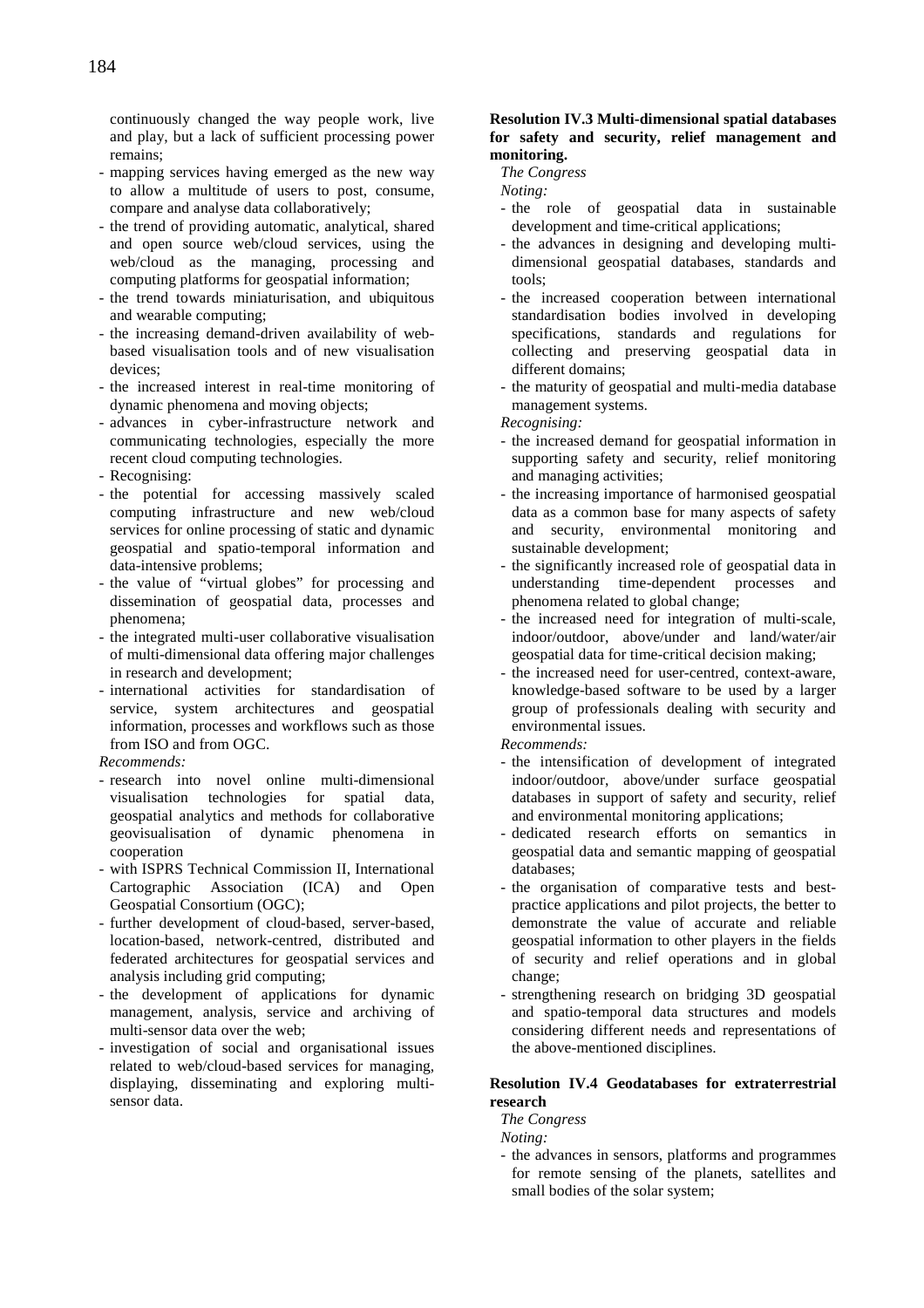- the interest of the general public in planetary and other extraterrestrial datasets and results of planetary exploration.
- *Recognising:*
- the increased demand for, and availability of, spatial information in supporting solar system exploration;
- the need to process the available and increasingly voluminous extraterrestrial datasets,
- particularly for the Moon, the planet Mars and Sun-Earth interactions, in an integrated and harmonised way in order to provide a solid base for their scientific exploitation;
- the need to study the history of the planets and other extraterrestrial bodies in order to learn more about future scenarios of the Earth and to provide valuable contributions to sustainable planning.

#### *Recommends:*

- that the development of integrated spatial databases for extraterrestrial applications should be intensified;
- the strengthening of research and development of observing and analysis technologies for extraterrestrial remote sensing and mapping;
- the forging of collaborations with the other Commissions and Working Groups of ISPRS to apply the widest range of state-of-the-art analysis and mapping techniques to problems involving planetary data.

#### **Resolution V.1 Low cost 3D sensors**

*The Congress* 

*Noting*:

- the widespread availability and ubiquity of relatively low cost 3D sensors;
- the increasing development and maturity of smartphone technology;
- the increased interest in the application of such sensors to measurement.

*Recognising:* 

- the need for rigorous yet tractable calibration, orientation and recognition algorithms.
- *Recommends*
- that ISPRS research activity on 3D sensors be strengthened in the application and development of low-cost sensors for measurement purposes.

#### **Resolution V.2 Mobile mapping**

*The Congress* 

*Noting:* 

- the increase in the number of commercially operational mobile mapping systems comprising integrated navigation sensors and multiple passive and active imaging sensors;
- the consequential growth of the mobile data collection industry.
- *Recognising:*
- the need for fast and accurate algorithms to recognise patterns in huge volumes of collected point clouds.

#### *Recommends*

- increased research activity into automated object recognition from point clouds collected by mobile platforms;
- closer cooperation between ISPRS Commissions I, III and V, as well as external organisations (e.g. FIG and EuroSDR) concerning such systems.

#### **Resolution V.3 Object reconstruction using consumer-grade imagery and open-source, webbased software**

*The Congress* 

*Noting:*

- the increasing demand for non-specialist applications of image-based spatial data;
- the wide availability of accessible web-based solutions capable of generating 3D data from consumer image sources (e.g. Microsoft Photosynth/Autodesk 123-D Catch).

*Recognising:* 

- the desire to maintain precision and accuracy as important aspects of photogrammetric solutions.

*Recommends:* 

- investigation of the potential for precise threedimensional spatial reconstruction of objects online from crowd-sourced image and associated data;
- identification of ways to engage nonphotogrammetrists with the ISPRS community.

#### **Resolution VI.1 Cooperation with sister societies on education for lifelong learning and capacity development**

*The Congress* 

*Noting:* 

- that the technology and societal conditions of earth observation and geoinformation provision are developing very fast;
- that the application domains of this technology are also continuously expanding and becoming more complex;
- that these developments lead to continuous development of processes and working conditions for the provision and use of spatial information;
- that GI organisations and professionals should continuously update and upgrade their knowledge;
- that in many countries and/or regions of the world the development of the geo-information sector is lagging behind and requires support to catch up with global standards.

*Recognising:* 

- the fact that in many regions educational and training capacity in the geo-information field is insufficient;
- the insufficiency of provisions for lifelong learning;
- the complexity and wide coverage of the domain of the provision and use of spatial information;
- the still growing needs for professionals and organisations working in this domain.

*Recommends:* 

- that ISPRS and her sister societies ICA, FIG, EuroSDR and others should develop joint action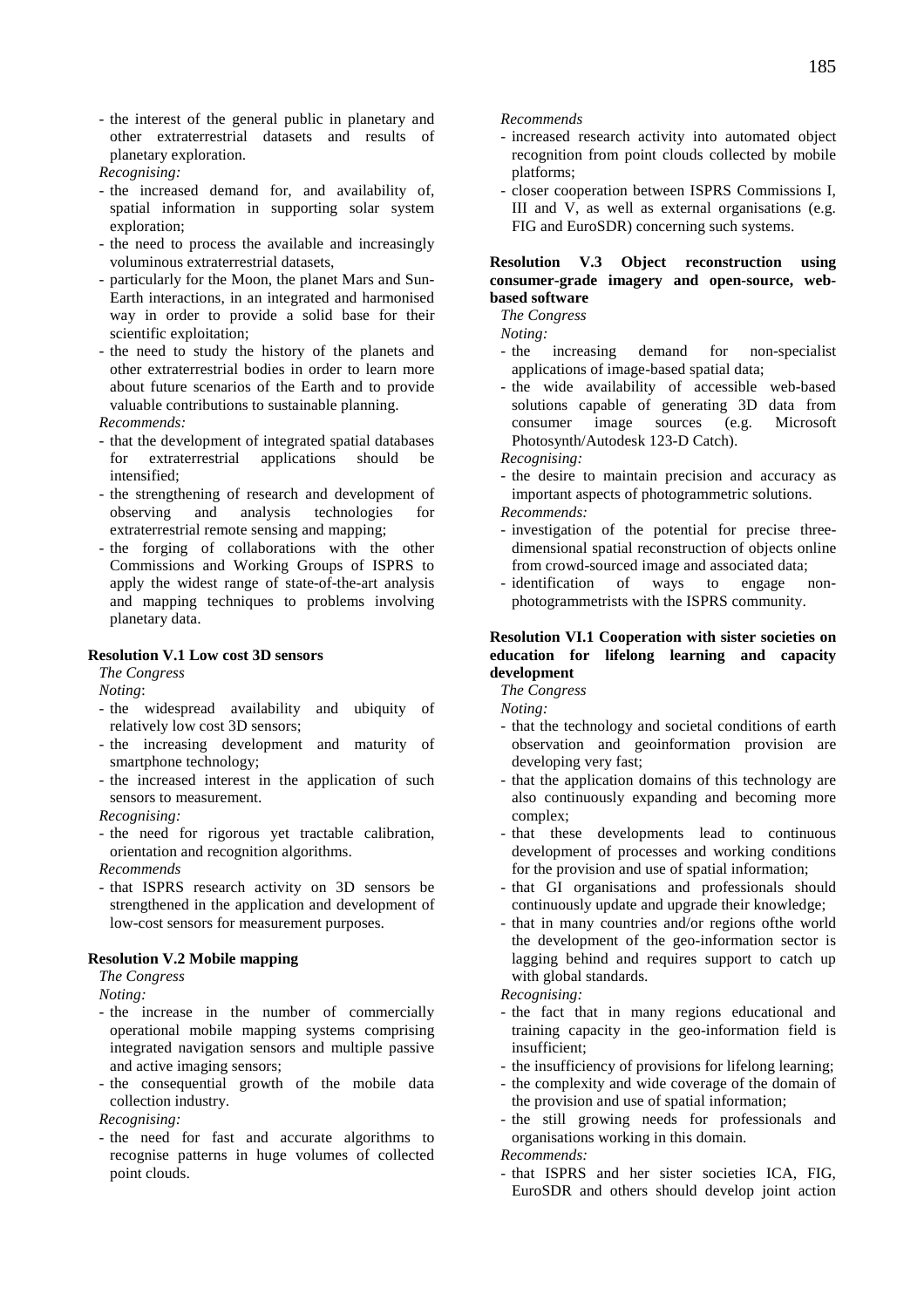programmes for the provision of educational and training facilities;

- that these facilities focus especially on the needs for lifelong learning and capacity development;
- that these societies stimulate and develop joint activities with leading educational institutions in this domain;
- that these societies stimulate their professional and academic participants to make their expertise available for knowledge transfer and exchange in this context.

#### **Resolution VI.2 Promotion of the profession to students and young scientists**

*The Congress* 

*Noting:* 

- that the number of students continues to be too low for the viability of the profession and the availability of graduates who form the future core of ISPRS;
- the increasing possibilities for student mobility between institutions during their education and training.

*Recognising:* 

- the need to promote the profession and recruit young professionals for the photogrammetry, remote sensing and spatial information sciences.

*Recommends:* 

- the continuation and active promotion of the ISPRS Youth Forum and Student Consortium;
- that the cooperation of the ISPRS Youth Forum with related groups in sister societies of ISPRS
- should be stimulated and supported;
- the encouragement of relevant organisations to facilitate international student exchange and
- technical training programmes at all levels;
- that the Student Consortium should be supported with funding for its activities.

#### **Resolution VII.1 Importance of in-situ measurements in remote sensing processes**

*The Congress* 

*Noting:* 

- that sensor technology is developing very rapidly;
- the possibility of using high-quality measurements from novel sensors as in-situ data together with airborne and spaceborne remote sensing data, for example terrestrial laser scanning and hyperspectral imagery as a source of data for in-situ measurements in large-area remote sensing processes;
- that these developments lead to continuous development of processes and working conditions for the provision and use of spatial information.

*Recognising:* 

- the need to foster development in the area of in-situ measurements and their automation.

*Recommends:* 

- the development of in-situ measurements and earth observation production processes including advanced in-situ solutions, within ISPRS TC VII and in cooperation with ISPRS TCsI, III and V.17

#### **Resolution VII.2 Releasing and indexing of remote sensing datasets**

*The Congress* 

*Noting:* 

- the increasing demand for, and availability of,remote sensing datasets;
- the increasing need for standardisation related to remote sensing data as called for by GEO, GCOS, IPCC and other organisations.

*Recognising:* 

- the emergence of data citation indices offered by publishing houses;
- a culture of free sharing of datasets;
- the increasing use of Digital Object Identifiers (DOI) for datasets.

*Recommends:* 

- that the ISPRS community should develop quality control and standardisation procedures for certifying relevant remote sensing datasets;
- that ISPRS should consider the introduction of ISPRS-owned DOIs and the development of procedures for the assignment of these DOIs to datasets which have passed the procedures for quality control and have been found to comply with the required standards.

#### **Resolution VIII.1 Global change studies**

*The Congress* 

*Noting:* 

- that remote sensing data and models are monitoring changes in relationships between the earth's oceans, land, and atmosphere;
- that these changes impact the wellbeing of the earth's environment and populations;
- that global climate change is happening and islikely to impact ecosystems, livelihoods, and human health;
- that many measurements pertaining to atmospheric constituents and profiles are available from a network of space and in-situ systems;
- that major initiatives now under way will lead to significant new insights into global processes and decades of valuable polar research..

*Recognising:* 

- the need to address underlying issues such as climate change, water, and health, that impact the wellbeing of the earth and its environment and inhabitants;
- the continuous need for monitoring of essential climate variables, and understanding of the bio-geochemical cycle and of atmospheric processes;
- the need for short-, medium- and long-term weather forecasting;
- the capability of remote sensing technologies to provide valuable inputs to polar research;
- the obligation to allow free access to relevant data under the UN Remote Sensing Principles.

*Recommends* 

- that ISPRS prioritises activities which address global climate change;
- integration of ground observation and satellite data for developing long-term calibrated records of